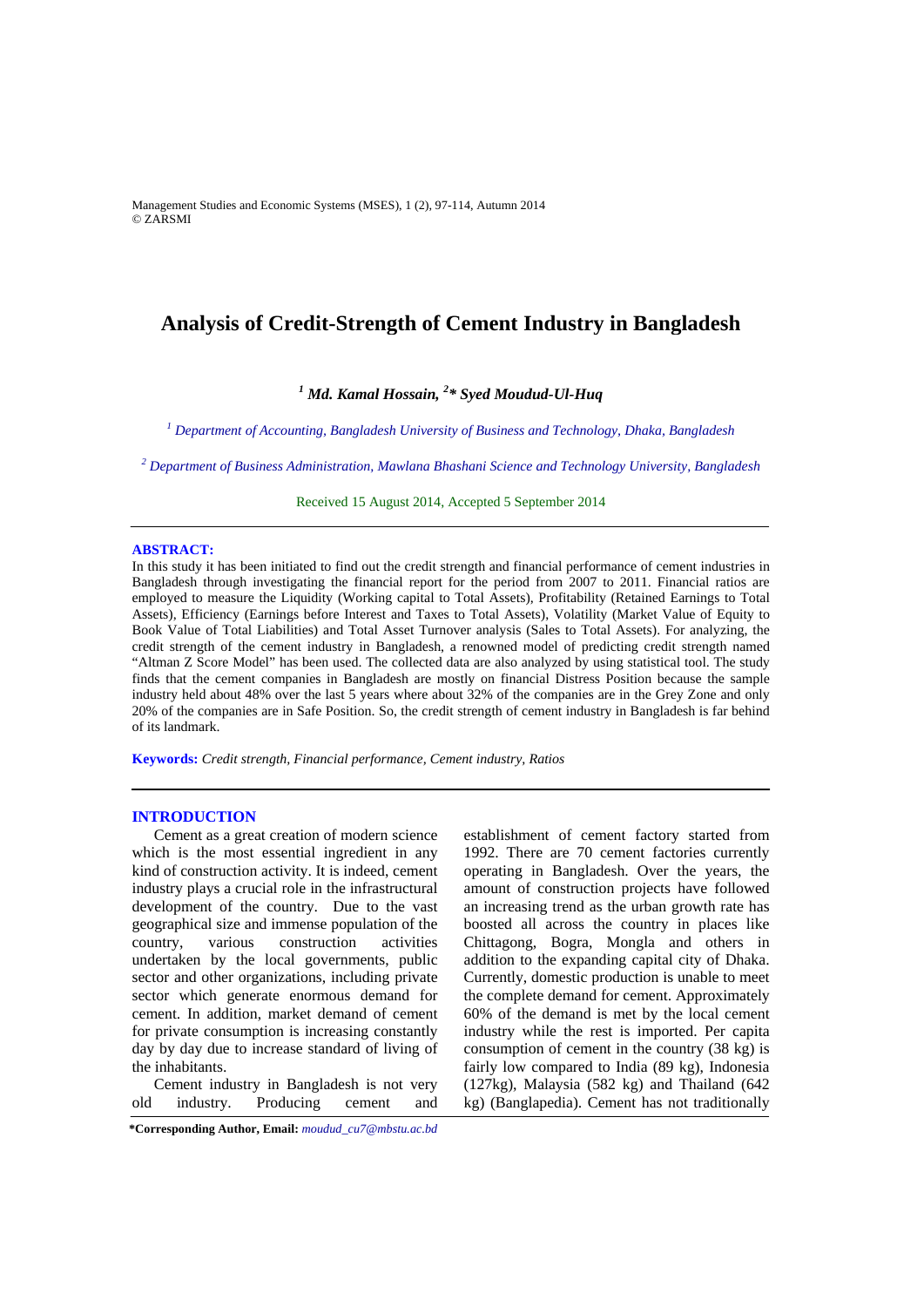been a major product for the country due to low availability of required natural resources to produce it. In addition to that, in less developed regions cement is not a required raw material for construction of buildings. With the increasing trends of consumption per person in Bangladesh, the cement industry has also been augmented over the last decade, as well as their performance is quite unstable. So, the performance of this sector is required to measure to provide information to the stakeholders.

Credit strength analysis is the process of identifying the financial strengths and weaknesses of the firm by properly establishing the relationship between the items of the balance sheet and profit and loss account. It also helps in short-term and long term forecasting of investment and credit decisions by the investors and creditors. Similarly the growth can be identified with the help of credit strength analysis. The analysis of financial statement is a process of evaluating the relationship between the component parts of financial statement to obtain a better understanding of the firm's position and performance. This analysis can be undertaken by management of the firm or by parties outside the namely, owners, creditors and investors.

#### **Literature Review**

Financial analysis may be defined as the process of identification of financial strength and weakness of the company by establishing the relationship between different components of position statement and performance statement (Pandey, 1979). Financial statements analysis is very much essential to lenders, security analysts, managers and others (Prasanna, 1995).

(Goel, 1978) found the growth rate of capital was severely low during the study period. The profitability shifted to declining trends. During the study period the external sources of finance leads significant dominance in reducing the internal sources.

In a research in it was experienced that the financial strength was deteriorated in terms of ratios measured by liquidity, profitability and financial structure. In modernizing the plants and machineries and the rehabilitation of kilns were sometimes faces difficulties for crunch supply of capital. Moreover, the pitfalls in supply of inputs such as raw materials and power supply and

non-profitable prices diminished the cent-percent use of capacity, profits as well as cash flows. Therefore, the profitability and liquidity Position of different segments are adversely affected due to insufficient supply of raw materials, railway wagons and utility (Kaura, 1979).

(Nagarajrao, 1980) has examined the financial efficiency of cement industry between the period 1970-71 and 1977-78. The research has identified a negative trends in profitability of the selected cement companies from 1970-71 to 1974-75 due to inflationary behave of economy, constant increase in the production cost of cement, repeated collapse in the utilization of capacity resulted by insufficient supply of coal, oil wagons or power outage.

In another study (Kumar, 1987) has analyzed the financial efficiency of the cement companies. The study has viewed that net fixed assets as a percentage of total assets declined by 9.46% in the period between 1970-71 and 1977-78 from 53.5 percent to 44.04 percent respectively. The functional strength of the companies has decreased as the liquidity ratio dropped during the study period. Similarly, the Debt Asset ratio has declined over the period. Whereas, the Debt Equity ratio has increased a bit while net worth operating capital ratio has declined over the period.

(Canagavally, 2000) has measured the performance as a relationship of size, growth and profitability and risk of the companies before and after the consolidation. The researcher has examined the impact of merger on the market prices of the selected companies.

(Surjit, 2002) has verified the M & A activity over a period of time after the independence of India. The researcher provides argument that some specific financial ratios are influential for predicting the corporate ownership in India.

(Manandhar, 2002) has argued that the quality of internal service, operating efficiency and the profitability are the key indicators of measuring the performance.

(Muslumov, 2005) has viewed an association with the privatization and declining value added and profitability of cement industries in Turkey. A decrease in the return on assets have an impact on the decreasing the value as well as the profitability of the stockholders of the company. Thus declining return on assets also affects productivity of assets negatively. However, the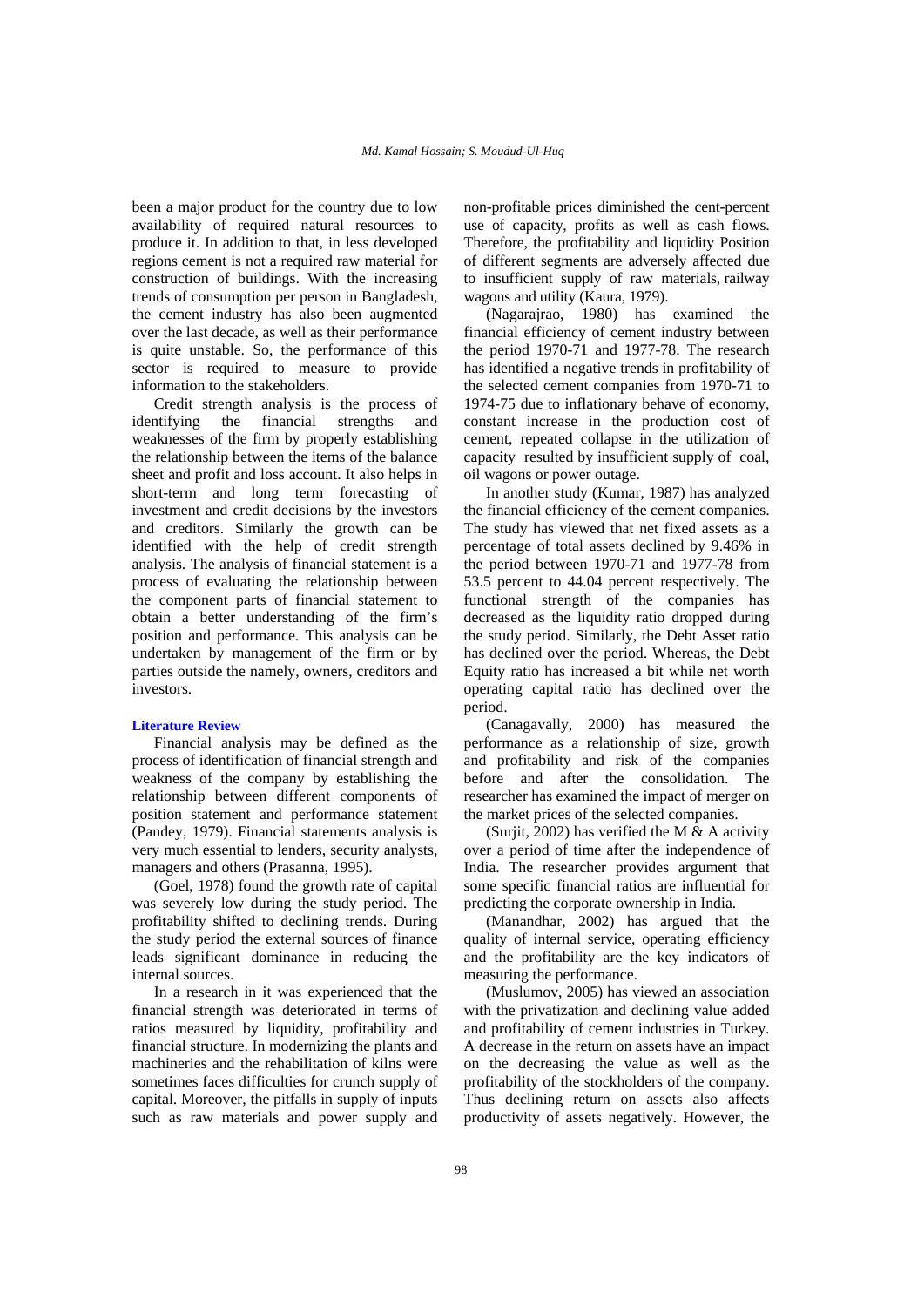findings of this study are inconsistent with prior cross-sectional studies done in various countries regarding privatization.

(Shah, 2006) demonstrates for supporting the increasing consumptions of cement, Indian cement industries adopt the advanced technology, use the efficient manpower leads to a maximum utilization of their capacity. Moreover, the growth rate is expected to be prevailing from seven to eight percent in figures in the upcoming years. However, the foreign cement companies can pay a heed to satisfy this growing demands of cement.

(Hirway, 2006) has viewed the industrial policy of India pose the major restrictions of the market and therefore it needs state interventions. In spite of having the role of market the private ownership as well as the managerial efficacy of the macro economy leads in promoting the economic development, besides the state has the dominant influence for the development.

Kulansizoglu (2007) has stated the cement industry is being more competitive in the recent years as the time parameter indicates a negative result results in the supply equation and though there is a very small absolute value, the results are statistically significant. The competition authority dummy shifted to be statistically insignificant although they assume that it might have a logged effect. Thus, the results are reverse to a priority expectation and show that the introduction of competition policy has no influence in cement industry to be more competitive though there are a close investigations and monetary penalties.

(Samluther, 2007) has examined that risk management is the significant part for all kinds of business concern, therefore to globalization and liberalization affects the risk tremendously. The study shows the way of achieving the liquidity adequacy, minimizing the risk and maximizing the profit.

(Portela, 2007) has found three aspects of analyzing the performance; optimum use of alternative transaction channels, achieving the efficiency boost the sales customers and increasing the profits. In order to gaining these efficiency the researcher has identified an association between operational and profit efficiencies as well as transactional and operational efficiencies. Therefore, the comparison makes it helps to identify the

stronger or the weaker branches of the concern. The researcher has also observed a positive relationship between operational and profit efficiency and similarly also between transactional and operational efficiency. Besides, these the quality of service also has an influence on operational and profit efficiency.

Zubairi (2007) has observed influential negative correlation between size and the use of specific methods on the basis of the study carried on practices of capital budgeting.

A study has conducted (Giokas, 2008), the efficiency of 44 branches in three aspects. First, managing the efficiency in maintaining economy in recording of branches, efficiency for maintaining the customer relationship and finally, efficiency of producing the profits. All the models demonstrate that there is an opportunity to improve the efficiency and it also identified the same results for the weaker departments.

(Gaganis, 2009) has analyzed and identified the risk factor and the Total Factor Productivity is mainly responsible for the profit efficiency. In the study, it is also analyzed the influence on efficiency of different factors e.g. personnel, income per capita, loans to total assets ratio, loans to deposit ratio, return on assets.

Mathuva (2009) has analyzed the effect of working capital management for measuring the profitability based on the samples of 30 firms listed in Nairobi Stock Exchange (NSE) for a period between 1993and 2008. In conducting the study data are analyzed based on Pearson and Spearman's correlations, the pooled ordinary least square (OLS), and the fixed effects regression models. The study has found i) a significant relation between time taken from the customers by the company with its profitability ii) a significant positive correlation between the length of time taken to generate cash from sales of inventory and the profitability of the company and iii) a highly significant positive correlation between the time needed to pay creditors with the profitability.

(Mazhar, 2010) attempts to examine the capital structure decisions of different firms listed in Islamabad Stock Exchange. Therefore, the study reveals that the tangibility, rate of growth, size, provisions for tax and profitability has a significant influence on leverage. The study also demonstrates that both the public and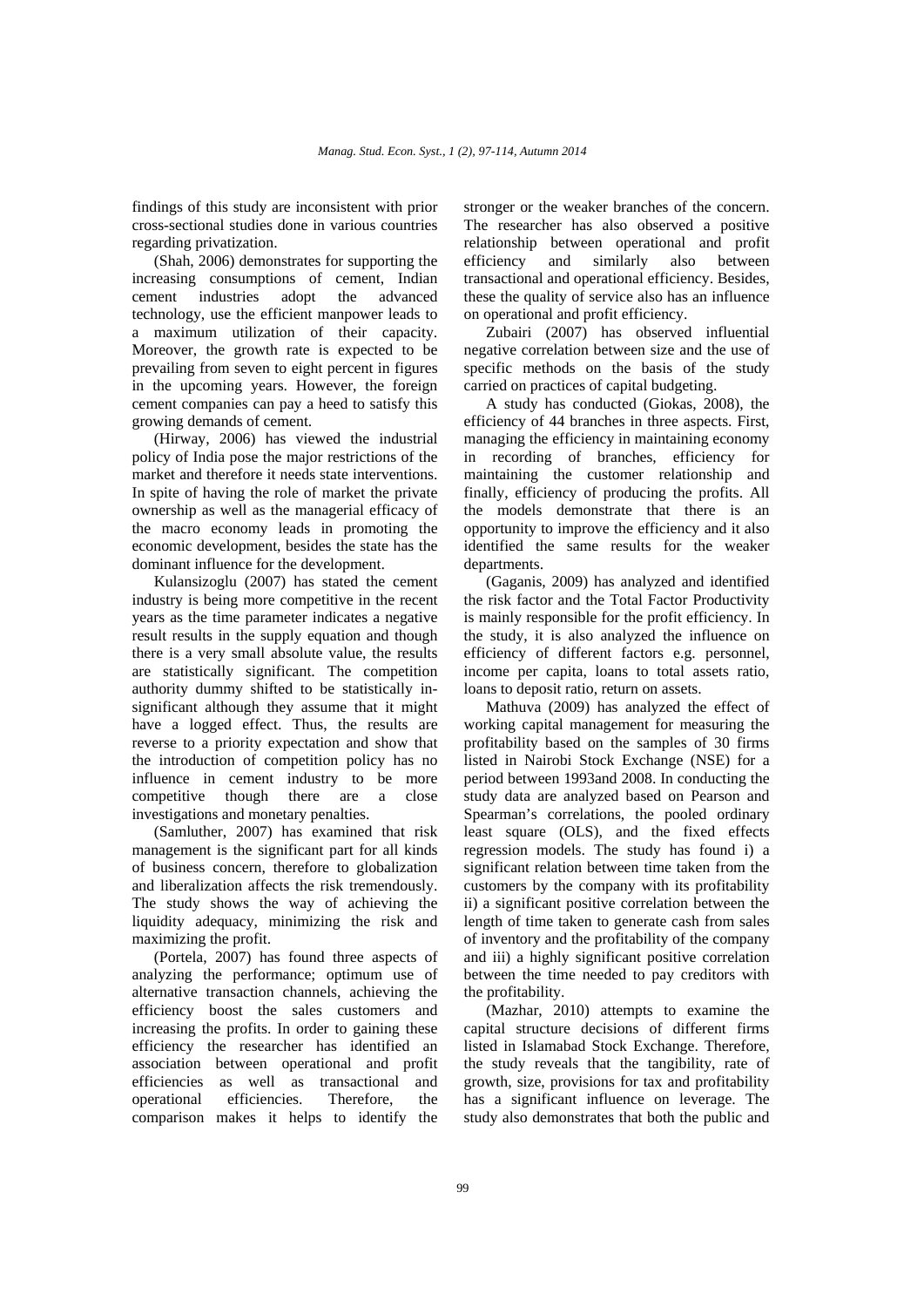private companies of Pakistan use different sort of financing, however the state owned companies undertook a higher level of debt rather than those of private companies.

(Chandrakumarmangalam, 2010) has analyzed the association of different type of leverage with the earning per share (EPS), side by side the research has studied the relationship of debt equity ratio with the earning per share (EPS), the effectiveness of using the debt financing the study results that there is a significant association between leverage and profitability and growth, therefore leverage has the dominant affect on the profitability of the firm.

Chakraborty (2010) investigates two aspects of performance measurement, first, the ratio of profit before interest, tax and depreciation to total assets, second, ratio of cash flows to total assets. The study also covers the measurement of two leverages that are the ratio of total borrowing to assets and ratio of liability and equity. A negative correlation is found in the performance measurement.

(Mistry, 2011) has viewed significant association between liquidity and profitability of Indian Cement Industry with respect to the Total Assets, Inventory Turnover Ratio, Debt-Equity Ratio and Operating Expenses Ratio.

(Hajihassani, 2012) demonstrates the financial performance of cement companies in Iran comparing the performance for the period 2006 to 2009 using various financial ratios and measures. The study concludes a difference in the financial performance based on profitability rather than on the basis of liquidity ratio and financial leverage.

(Sheikh, 1979) has employed the financial ratios to demonstrate the financial Position as well as the strength of Bangladesh Shilpa Bank (Currently known as BDBL). The researchers are viewed that the financial analysis techniques can be employed as a measure of evaluating the financial Position and performance of financial institution, moreover, it can similarly be used for analyzing the performance of non-financial institutions even Development Financial Institutions (DFI).

(Jahur, 1995) measures the operational efficiency of the limited company. In the study the researcher approaches to use profitability, liquidity, activity and capital structure for

measuring the operational efficiency of the concern.

A study has conducted (Altman, 1968) the ratios to estimate the risk of corporate bankruptcy. The study viewed the bankruptcy model possess a 93% of accuracy therefore can be used to predict successfully the failed and non failed companies. In the bankruptcy model, Edward Altman used Multiple Discriminate Analysis (MDA). The study has been covered 33 selected publicly traded manufacturing bankrupt companies between 1946 and 1965, the data related to the firms gathered on random sampling basis for stratified sample. The results in the study presents through an equation named Z-Score model showed that correctly classified 94% of the bankrupt companies and 97% of the non-bankrupt companies one year before the bankruptcy.

(Jahur, 1996) applied the Altman's MDA model in the analysis of financial Position of Chittagong Steel Mills Ltd. and found that the company bankruptcy due to unrealistic goals, strict govt. regulations and interventions.

Ohlson (1980) has used the financial ratios for determining the firm's financial crisis. The study concludes four major factors; firm's scale, financial structure, performance and liquidity are responsible for firm's financial vulnerability.

In a study, Salauddin (2001) investigates the profitability of pharmaceutical companies operating in Bangladesh. The study has been used ratio analysis, mean, standard deviation and co-efficient of variation and observed a satisfactory profitability of pharmaceutical companies of Bangladesh on the basis of standard return on investment.

A study (Hye, 1997) investigates to ascertain the financial performance of the selected private general insurance companies of Bangladesh. The study demonstrates a positive progress of the selected companies. The study also concludes that the insurance companies make their surplus funds deposit with different financial banks due to lack of investment alternatives.

By reviewing the above past studies the researchers intend to identify the research gap that is studied in this study. In this study it attempts to use different financial ratios as well as Altman's Z-Score Model relying on the Multivariate Data Analysis (MDA) for measuring the financial strength and also give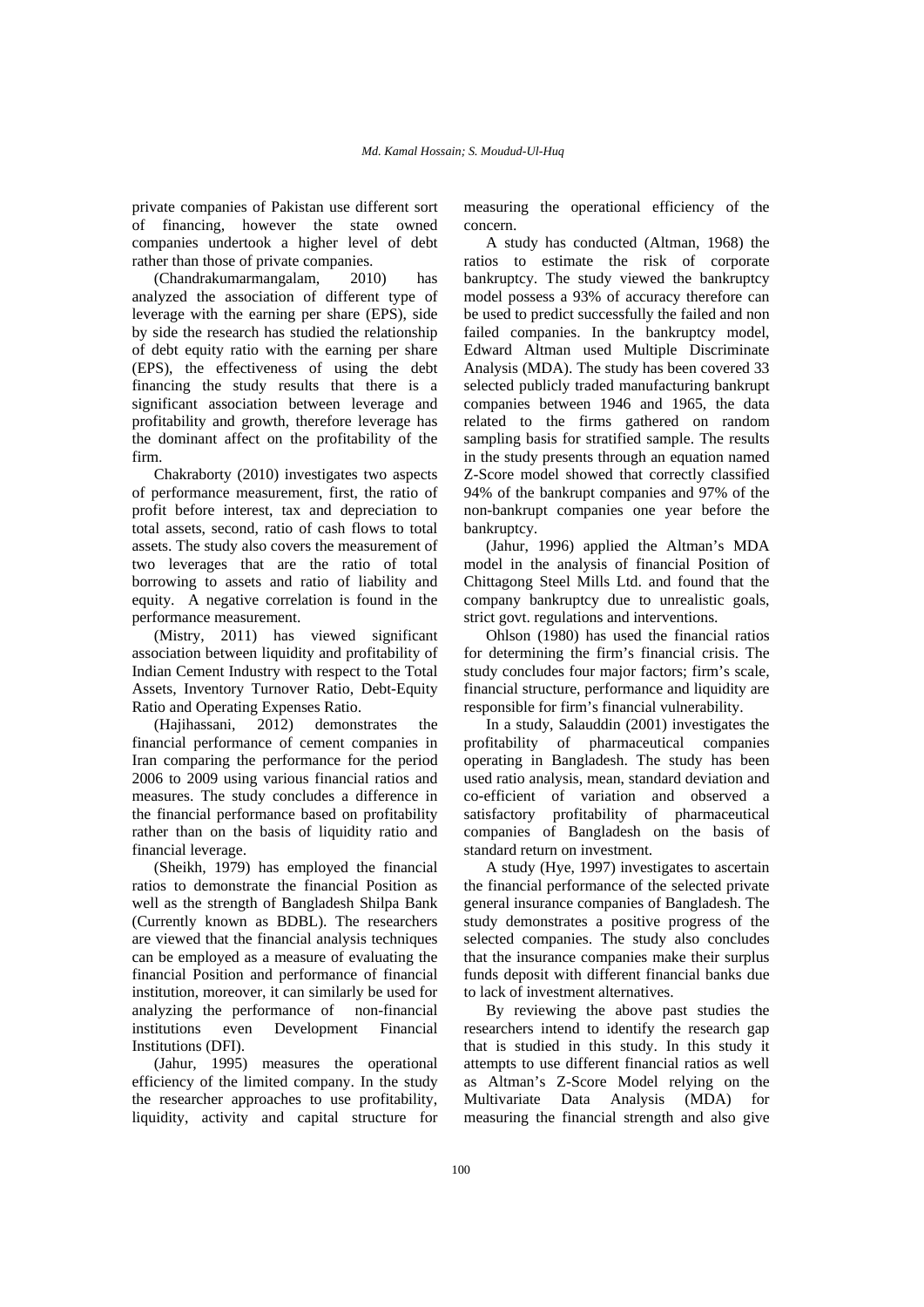the suggestion for diagnosing the selected cement industries in Bangladesh.

# **Objectives of the Study**

Cement industry is a blooming sector in Bangladesh. This report on cement industry has following objectives:

- To evaluate performance of cement industry in Bangladesh
- To analyze the comparative position of selected cement companies in Bangladesh
- To find out the problems that hinders the performance of this sector
- To recommend some suggestions against the detected problems

# **RESEARCH METHOD**

The present study has been carried out to evaluate the performance of selected leading cement companies in Bangladesh. The sample Companies are MI Cement (Crown Cement), Lafarge Surma Cement, Heidelberg Cement, Premier Cement, Holcim Cement, Aramit Cement. So out of the 70 cement companies, the study has covered 6 cement companies purposively and the sample represents 11.67% of total population.

This study is mainly based on data from secondary sources. The relevant data and information have been collected from Dhaka Stock Exchange as a source of data, annual reports of the concern cement company have been selected because, annual reports are published and communicated by the cement company compulsorily in every year. Web sites of the respective companies also have been used for study purpose. In addition, different published articles, books, newspaper, and websites have also been reviewed and consulted. For analyzing purposes, statistical measures; descriptive statistics only mean has been used. In addition, to analyze the credit strength of the cement industry in Bangladesh, a renowned model of predicting bankruptcy or credit strength named "Altman Z Score Model" has been used where Altman used the following ratios:

# **Z -Score Bankruptcy Model**

 $Z = 1.2X_1 + 1.4X_2 + 3.3X_3 + 0.6X_4 + 0.999X_5.$  $X_1$  = Working Capital / Total Assets. Measures liquid assets in relation to the size of

the company.

 $X_2$  = Retained Earnings / Total Assets. Measures profitability that reflects the company's age and earning power.

 $X_3$  = Earnings Before Interest and Taxes / Total Assets. Measures operating efficiency apart from tax and leveraging factors. It recognizes operating earnings as being important to longterm viability.

 $X_4$  = Market Value of Equity / Book Value of Total Liabilities. Adds market dimension that can show up security price fluctuation as a possible red flag.

 $X_5$  = Sales/ Total Assets. Standard measure for total asset turnover (varies greatly from industry to industry).

Altman found that the ratio profile for the bankrupt group fell at -0.25 averages, and for the non-bankrupt group at +4.48 averages.

**Zones of Discrimination:** 

Z > 2.99 -"Safe" Zones 1.81 < Z < 2.99 -"Grey" Zones  $Z < 1.81$  - "Distress" Zones

# **Findings**

### **Liquidity Analysis**

Liquidity ratio, expresses a company's ability to repay short-term creditors out of its total cash. The liquidity ratio is the result of dividing the total cash by short-term borrowings. It shows the number of times short-term liabilities are covered by cash. If the value is greater than 1.00, it means fully covered.

The five year average ratio and yearly average ratio shows that the six cement companies' liquidity ratio is not enough to meet the short term liabilities by their cash. Because we know liquidity ratio standard is 1:1. If the value is greater than 1.00, it means that the company has the ability to pay short term creditor. In table 1, the highest liquidity ratio obtained by Heidelberg Cement Company that is 0.39, it means company has liquid asset 0.39 Tk. out of Total asset Tk. 1 and the other cement companies like MI Cements, Holcim Cement, Premier Cement companies' liquidity position are very lower than Heidelberg Cement Company. The negative liquidity position is faced by Lafarge Surma cement and Aramit cement companies. Currently these companies are suffered by excessive debt than their current assets.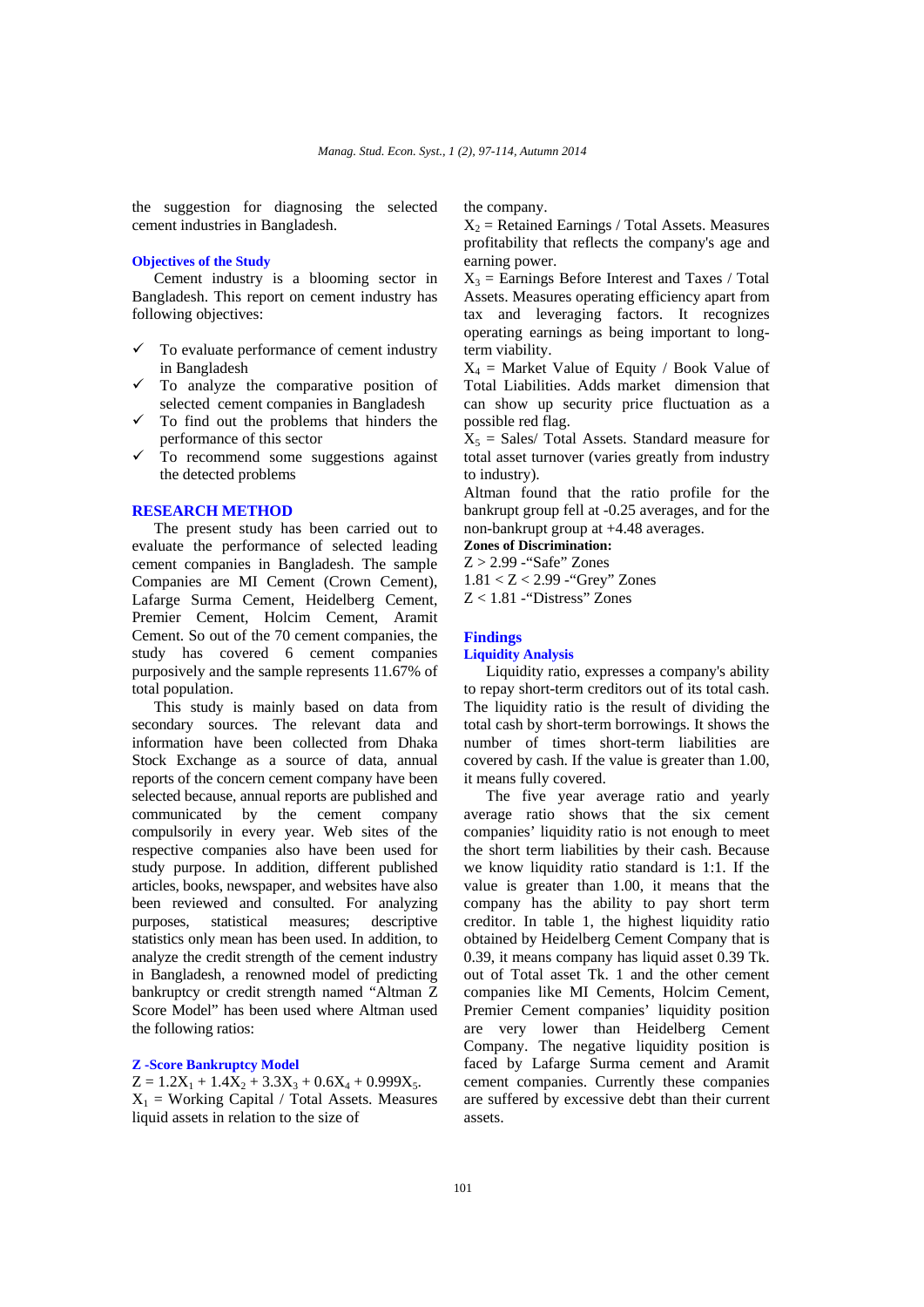# *Md. Kamal Hossain; S. Moudud-Ul-Huq*

| <b>Name of Cement</b><br>Company | <b>Year 2007</b> | <b>Year 2008</b> | <b>Year 2009</b> | <b>Year 2010</b> | <b>Year 2011</b> | <b>Five years</b><br>Average |
|----------------------------------|------------------|------------------|------------------|------------------|------------------|------------------------------|
| MI Cement                        | $-0.05$          | $-0.07$          | $-0.04$          | 0.03             | 0.43             | 0.06                         |
| Lafarge Surma Cement             | $-0.24$          | $-0.26$          | $-0.28$          | $-0.41$          | $-0.15$          | $-0.27$                      |
| Heidelberg Cement                | 0.03             | 0.16             | 1.11             | 0.36             | 0.30             | 0.39                         |
| Holcim Cement                    | 0.03             | 0.02             | 0.03             | 0.03             | 0.01             | 0.02                         |
| <b>Premier Cement</b>            | 0.05             | 0.02             | 0.07             | 0.07             | 0.01             | 0.04                         |
| <b>Aramit Cement</b>             | $-0.43$          | $-0.32$          | $-0.24$          | $-0.22$          | $-0.25$          | $-0.29$                      |
| <b>Yearly Average</b>            | $-0.10$          | $-0.07$          | 0.11             | $-0.02$          | 0.06             | $-0.04$                      |

| Table 1: Working capital to total assets |  |  |  |
|------------------------------------------|--|--|--|
|------------------------------------------|--|--|--|



**Figure 1: Average liquidity ratios**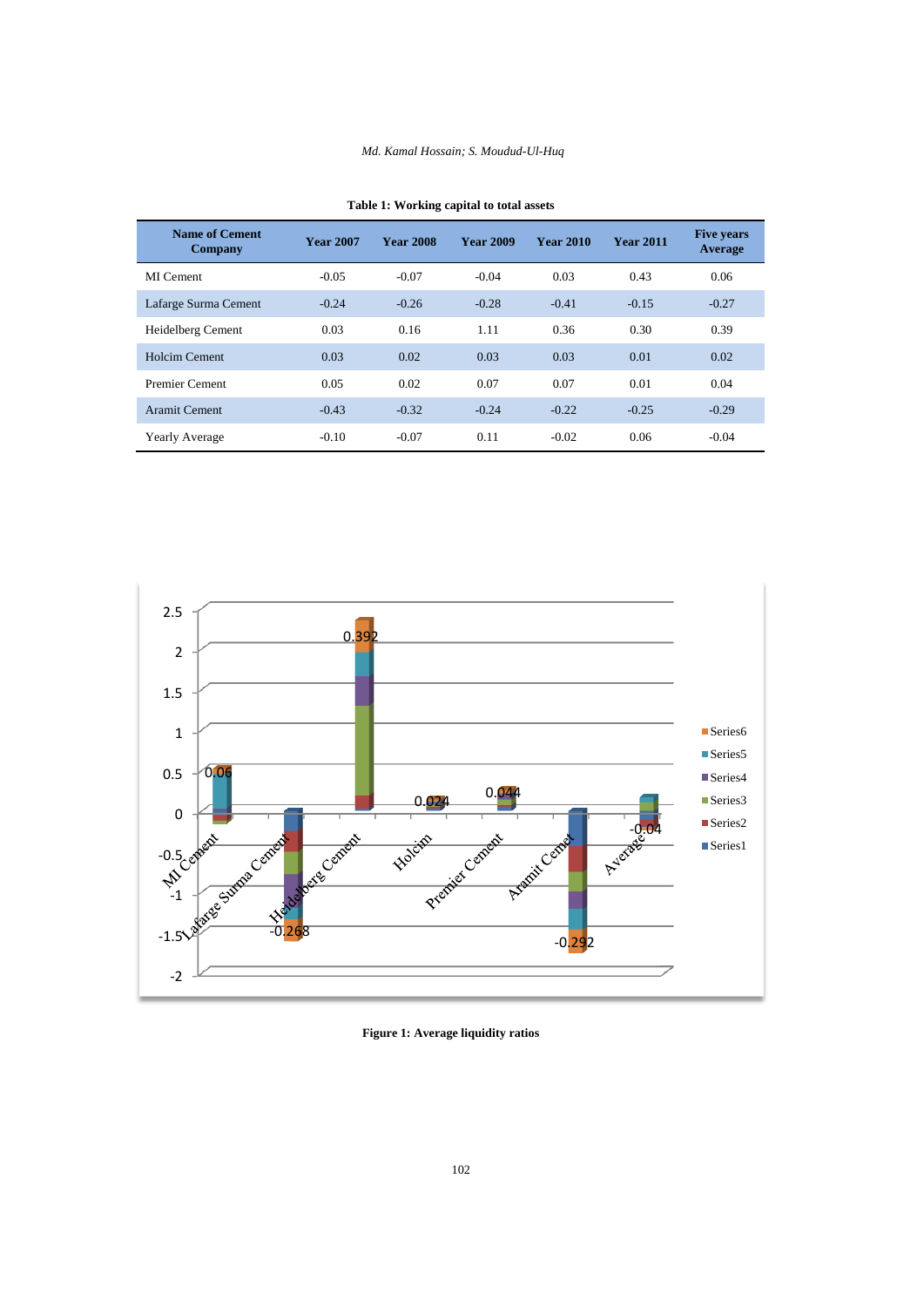In figure 1, it is seen that only Heidelberg cement industries liquidity ratio is high than the others. It means these six cement company is not conscious about their liquidity. We can say that Bangladesh has 70 cement industries currently operating but they cannot operate efficiently well.

### **Profitability Analysis**

A class of financial metrics is used to assess a business's ability to generate earnings as compared to its expenses and other relevant costs incurred during a specific period of time. For most of these ratios, having a higher value relative to a competitor's ratio or the same ratio from a previous period is indicative that the company is doing well.

Profitability ratios measure a company's ability to generate earnings relative to sales, assets and equities. These ratios assess the ability of a company to generate earnings, profits and cash flows relative to some metric, often the amount of money invested. They highlight how effectively the profitability of a company is being managed.

Common examples of profitability ratios include return on sales, return on investment, return on equity, return on capital employed (ROCE), cash return on capital invested (CROCI), gross profit margin and net profit margin. All of these ratios indicate how well a company is performing at generating profits or revenues relative to a certain metric.

From table 2, it has found that Heidelberg cement industries profitability ratio is highest in five years average that is 0.622. It means they are able to meet expenses and other relevant costs incurred during a specific period of time and the Heidelberg Cement company is being managed effectively. It has also found that the lowest profitability ratio is obtained by Premier Cement Company; it means they can compare expenses and other relevant costs very effectively. Holcim Cement and Aramit Cement have no retained earnings so they cannot operate the business efficiently. And others like MI Cement, Lafarge Surma Cement continue their business effectively because they have enough retained earnings as compared to their expenses and other relevant costs.

From figure 2, it is observed that Heidelberg Cement Company's profitability ratio is higher than that of the other cement companies. Heidelberg Cement Company is able to assess the profitability ratio to generate earnings, profits and cash flows relative to relative to some metric, often the amount of money invested.

| <b>Name of Cement Company</b> | <b>Year 2007</b> | <b>Year 2008</b> | <b>Year 2009</b> | <b>Year 2010</b> | <b>Year 2011</b> | <b>Five years</b><br><b>Average</b> |
|-------------------------------|------------------|------------------|------------------|------------------|------------------|-------------------------------------|
| MI Cement                     | 0.19             | 0.15             | 0.28             | 0.16             | 0.11             | 0.178                               |
| Lafarge Surma Cement          | 0.13             | 0.09             | 0.06             | 0.09             | 0.16             | 0.106                               |
| Heidelberg Cement             | 0.00             | 1.08             | 1.02             | 0.50             | 0.51             | 0.622                               |
| <b>Premier Cement</b>         | $-0.002$         | 0.02             | 0.10             | 0.18             | 0.11             | 0.0816                              |
| <b>Yearly Average</b>         | 0.05             | 0.22             | 0.24             | 0.16             | 0.15             | 0.99                                |

#### **Table 2: Retained earnings to total assets**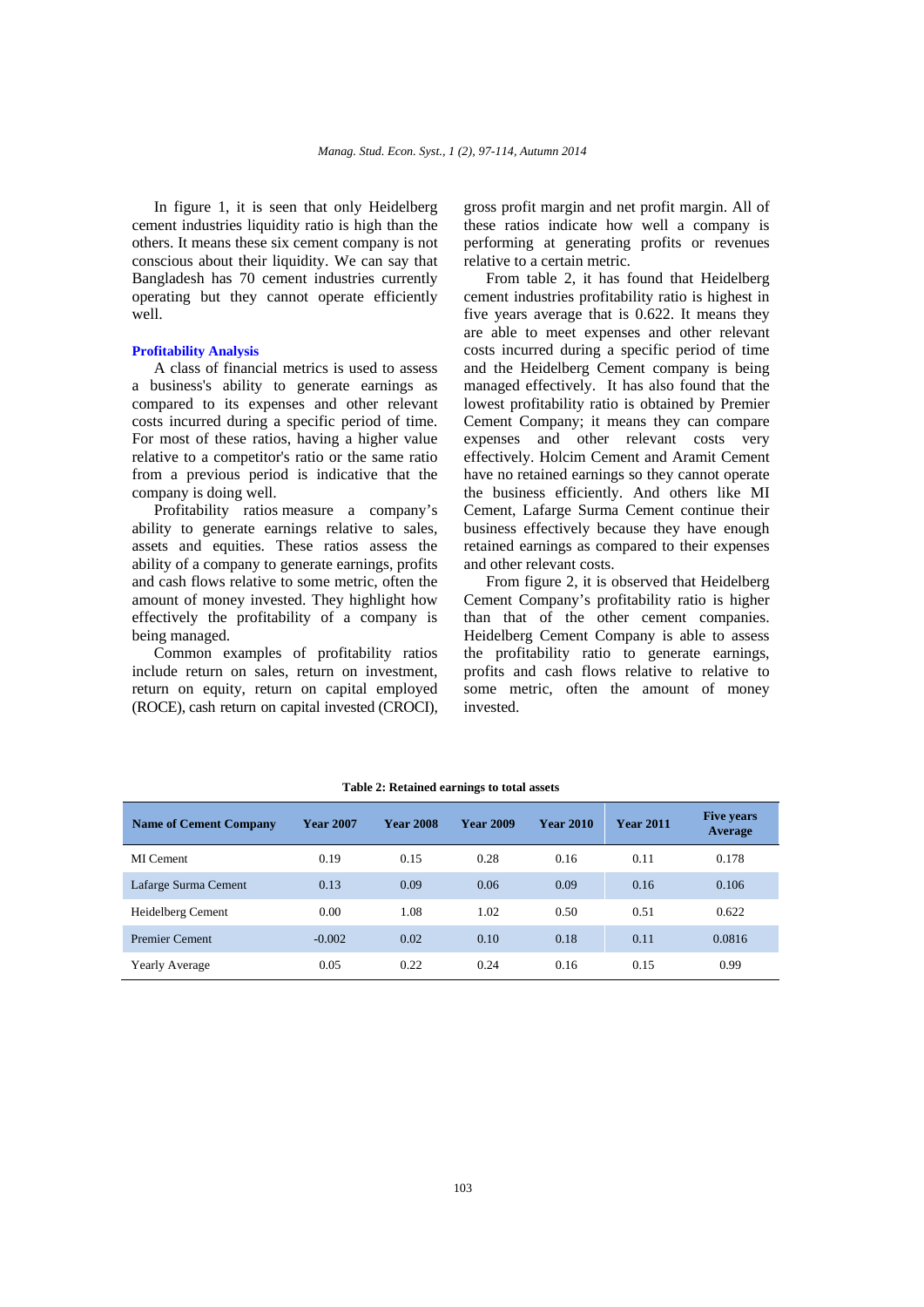#### *Md. Kamal Hossain; S. Moudud-Ul-Huq*



**Figure 2: The average profitability ratio** 

### **Efficiency Analysis**

Efficiency Ratios are typically used to analyze how well a company uses its assets and liabilities internally. Efficiency Ratios are used to calculate the turnover of receivables, the repayment of liabilities, the quantity and usage of equity and the general use of inventory and machinery.

Some common ratios are accounts receivable turnover, fixed asset turnover, sales to inventory, sales to net working capital, accounts payable to sales and stock turnover ratio. These ratios are meaningful when compared to peers in the same industry and can identify businesses that are better managed relative to the others. Also, efficiency ratios are important because an improvement in the ratios usually translate to improved profitability.

It is highlighted that the highest Efficiency ratio in five years obtained by Heidelberg Cement Company that is 0.17 (table 3), it means Heidelberg Cement company effectively used its assets and liabilities and managed relatively better than others. It has also shown the yearly average efficiency ratio when it can be identified that Aramit Cement Company is very well to improve profitability because they try to maintain their efficiency ratio year to year. And the lowest profitability ratio has found in Lafarge Surma Cement because the company could not improve its profitability year by year. However, these ratios are meaningful when compared to peers in the same industry and can identify businesses that are better managed relative to the others.

It is found that the highest efficiency ratio obtained by Heidelberg cement industry in Bangladesh and the lowest efficiency ratio is obtained by Lafarge Surma Cement (figure 3).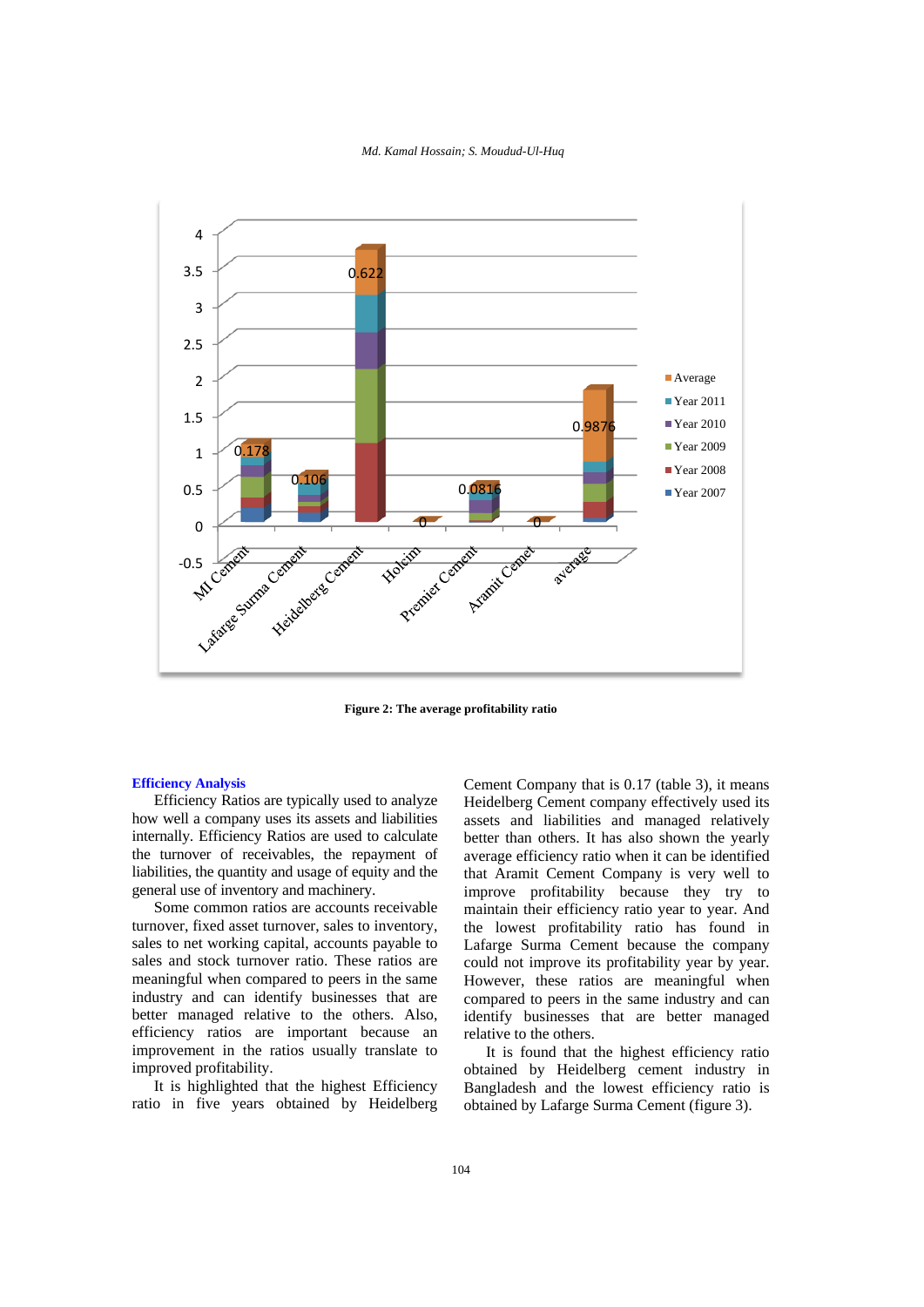| <b>Name of Cement Company</b> | <b>Year 2007</b> | <b>Year 2008</b> | <b>Year 2009</b> | <b>Year 2010</b> | <b>Year 2011</b> | <b>Five years</b><br><b>Average</b> |
|-------------------------------|------------------|------------------|------------------|------------------|------------------|-------------------------------------|
| MI Cement                     | 0.00             | 0.00             | 0.00             | 0.00             | 0.11             | 0.022                               |
| Lafarge Surma Cement          | 0.00             | 0.12             | 0.12             | $-2.9$           | 0.03             | $-0.526$                            |
| Heidelberg Cement             | 0.18             | 0.15             | 0.22             | 0.20             | 0.10             | 0.17                                |
| Holcim Cement                 | 0.14             | 0.08             | 0.07             | 0.07             | 0.05             | 0.082                               |
| Aramit Cement                 | 0.06             | 0.16             | 0.08             | 0.11             | 0.15             | 0.112                               |
| <b>Yearly Average</b>         | 0.06             | 0.08             | 0.08             | $-0.42$          | 0.07             | $-0.14$                             |

**Table 3: Earnings before interest and taxes to total assets** 



**Figure 3: The average efficiency ratios**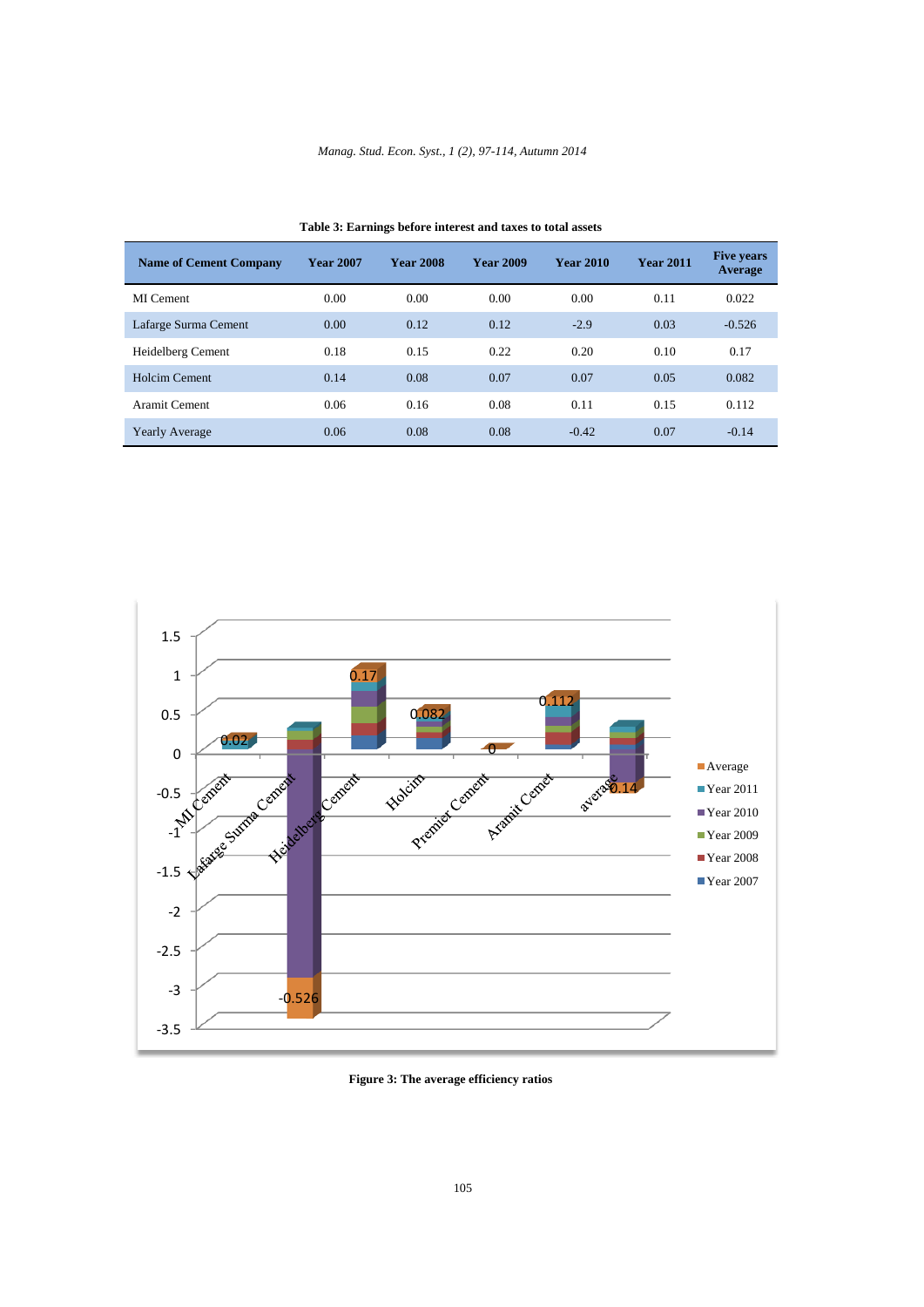### **Analysis of Volatility Ratio**

Volatility refers to the amount of uncertainty or risk about the size of changes in a security's value. A higher volatility means that a security's value can potentially be spread out over a larger range of values. This means that the price of the security may be changed dramatically over a short time period in either direction. A lower volatility means that a security's value does not fluctuate dramatically, but changes in value at a steady pace over a period of time.

One measure of the relative volatility of a particular stock to the market is its beta. A beta approximates the overall volatility of a security's returns against the returns of a relevant benchmark (usually the S&P 500 is used). For example, a stock with a beta value of 1.1 has historically moved 110% for every 100% move in the benchmark, based on price level. Conversely, a stock with a beta of .9 has historically moved 90% for every 100% move in the underlying index.

It is known that Highest Volatility means a security's value can potentially be spread out over a larger range of values. It has found that highest volatility ratio acquire the Lafarge Surma Cement Company that is 1.348; it means the price of the security can change dramatically over a short time period in either direction (table 4). And the lowest Volatility ratio is obtained by Aramit Cement Company in Bangladesh that is 0.11; it means that its security's value does not

fluctuate dramatically, but changes in value at a steady pace over a period of time.

From figure 4, it is found that the five years average volatility ratio in 5.12 and the highest volatility ratio obtained by Lafarge Surma Cement Company than the others. It means this cement can change price of the security dramatically over a short time period in either direction.

# **Analysis of Total Asset Turnover**

Asset turnover measures a firm's efficiency at using its assets in generating sales or revenue the higher the number the better. It also indicates pricing strategy: companies with low profit margins tend to have high asset turnover, while those with high profit margins have low asset turnover.

MI Cement, Heidelberg Cement and Premier Cement companies' five years average total asset turnover is higher than that of others (table 5). It means it measures a firm's efficiency at using its assets in generating sales or revenue. In all of the six cement companies, the highest Total assets turnover obtained by Premier Cement Company in Bangladesh. It can be said that this cement company's sales or revenue is higher than the others. The lowest total assets belonged to Lafarge Surma Cement, Holcim Cement and Aramit Cement, it means those companies have high profit margins.

| <b>Name of Cement</b><br><b>Company</b> | <b>Year 2007</b> | <b>Year 2008</b> | <b>Year 2009</b> | <b>Year 2010</b> | <b>Year 2011</b> | <b>Five years</b><br><b>Average</b> |
|-----------------------------------------|------------------|------------------|------------------|------------------|------------------|-------------------------------------|
| MI Cement                               | 0.54             | 0.20             | 0.26             | 0.74             | 0.51             | 0.45                                |
| Lafarge Surma Cement                    | 0.44             | 0.65             | 0.93             | 1.30             | 3.42             | 1.348                               |
| Heidelberg Cement                       | 1.24             | 0.46             | 0.76             | 1.96             | 1.92             | 1.268                               |
| <b>Holcim Cement</b>                    | 0.84             | 0.66             | 0.81             | 0.91             | 0.86             | 0.816                               |
| <b>Premier Cement</b>                   | 1.63             | 0.81             | 1.08             | 1.12             | 0.99             | 1.126                               |
| <b>Aramit Cement</b>                    | 0.04             | 0.04             | 0.10             | 0.23             | 0.14             | 0.11                                |
| <b>Yearly Average</b>                   | 0.79             | 0.47             | 0.66             | 1.04             | 1.31             | 5.12                                |

**Table: 4: Market value of equity to book value of total liabilities**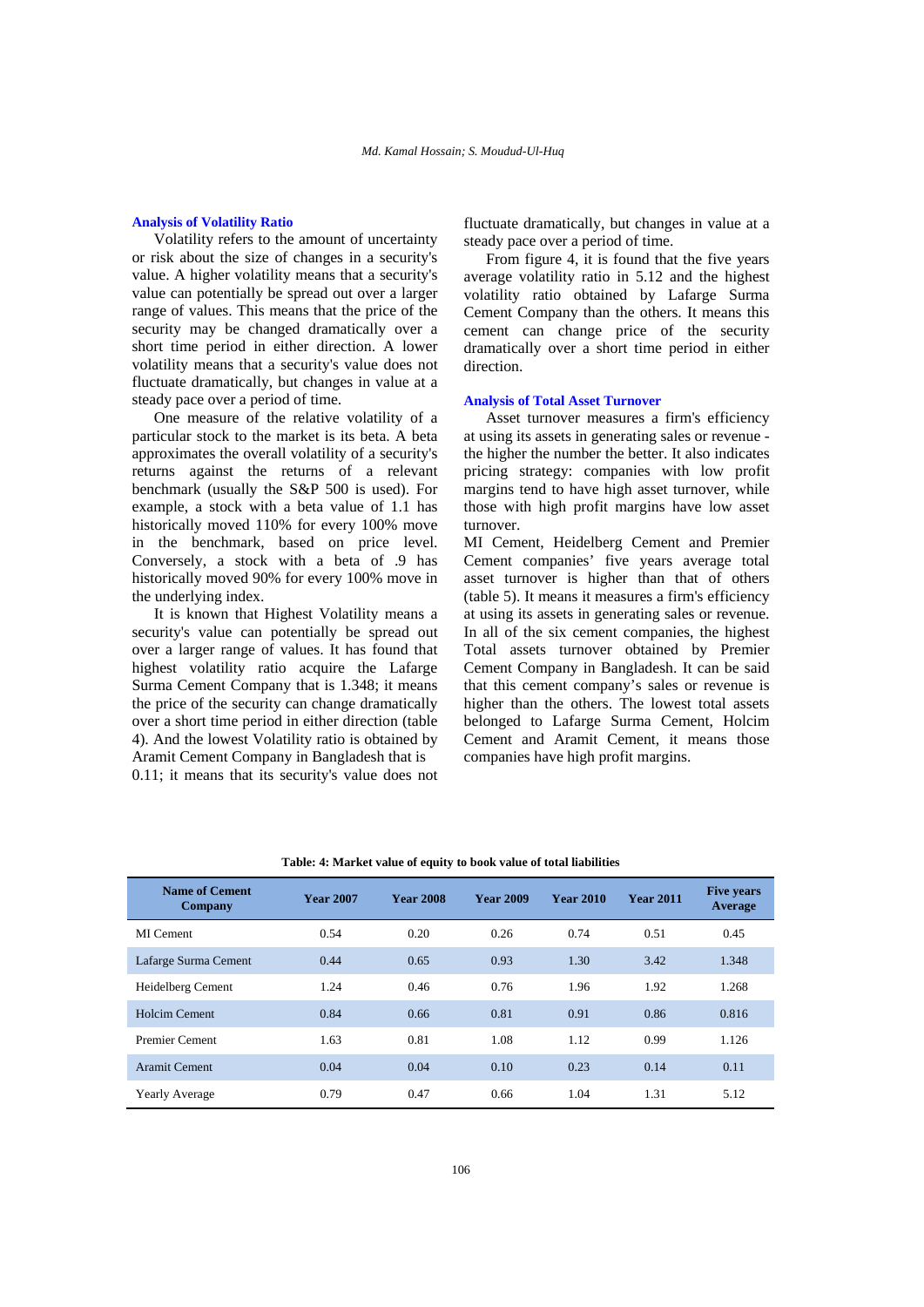*Manag. Stud. Econ. Syst., 1 (2), 97-114, Autumn 2014* 



**Figure 4: The average volatility ratio** 

| <b>Name of Cement</b><br><b>Company</b> | <b>Year 2007</b> | <b>Year 2008</b> | <b>Year 2009</b> | <b>Year 2010</b> | <b>Year 2011</b> | <b>Five years</b><br>Average |
|-----------------------------------------|------------------|------------------|------------------|------------------|------------------|------------------------------|
| MI Cement                               | 1.92             | 1.20             | 1.51             | 1.37             | 0.57             | 1.314                        |
| Lafarge Surma Cement                    | 0.14             | 0.35             | 0.44             | 0.34             | 0.35             | 0.324                        |
| Heidelberg Cement                       | 1.09             | 1.08             | 1.20             | 1.16             | 1.06             | 1.118                        |
| <b>Holcim Cement</b>                    | 0.56             | 0.56             | 0.43             | 0.49             | 0.49             | 0.506                        |
| <b>Premier Cement</b>                   | 2.11             | 1.53             | 1.28             | 0.99             | 0.83             | 1.348                        |
| <b>Aramit Cement</b>                    | 1.15             | 1.17             | 1.16             | 0.67             | 0.57             | 0.944                        |
| <b>Yearly Average</b>                   | 1.16             | 0.98             | 1.00             | 0.84             | 0.65             | 5.55                         |

#### **Table: 5: Sales to total assets**

From figure 5, it is revealed that the average in total assets turnover ratio is 5.55 and the highest ratio obtained by Premier Cement Company in Bangladesh that is 1.35. We know total assets turnover 1.50 is acceptable for an

industry but all other cement industry are below in 1.50. So, this can be mentioned that they are not expanding their facilities which will drive future growth but would hurt on the short-term.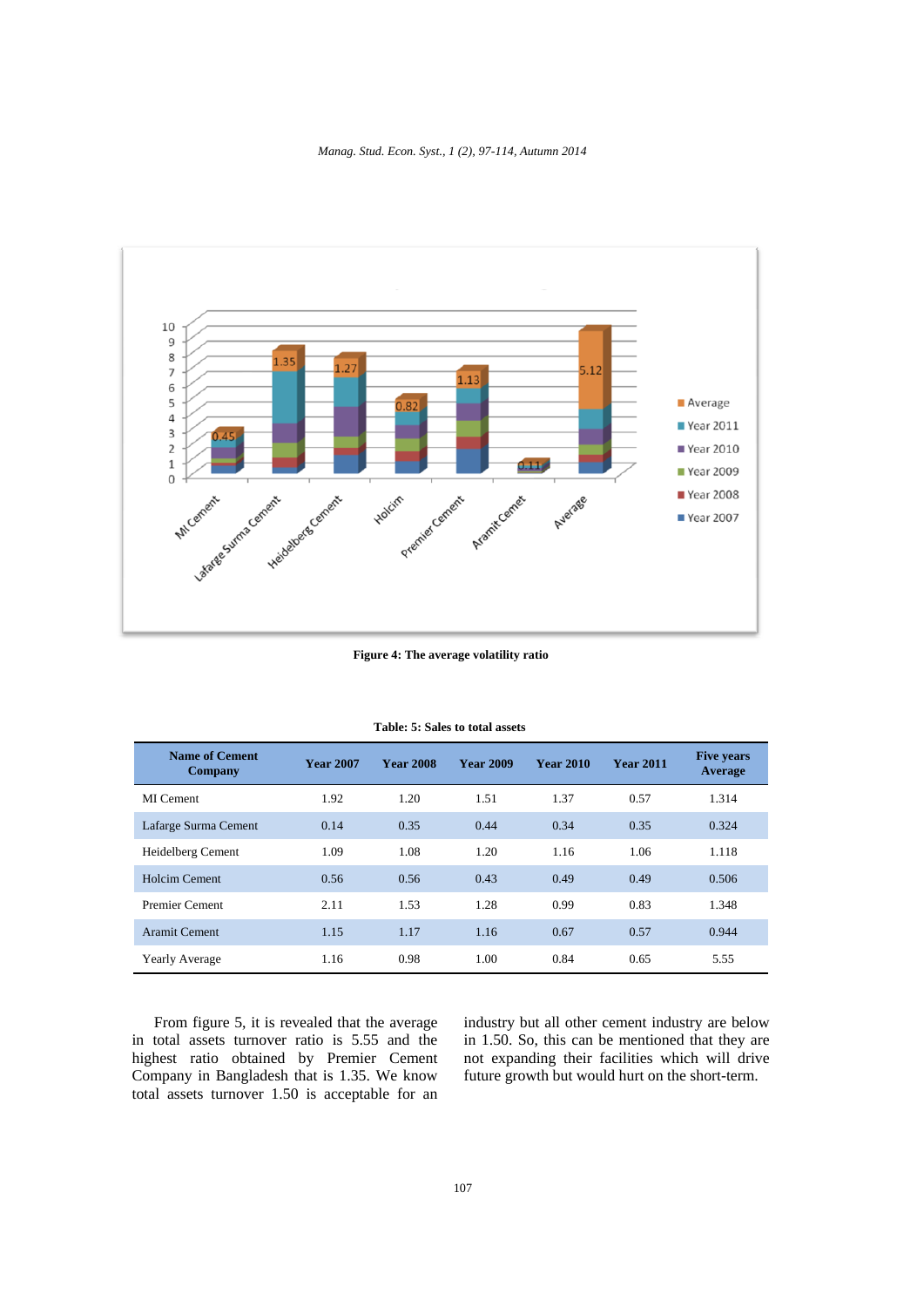### **Competitive Credit strength Analysis Credit Strength Analysis through Z- Score Model**

Z score bankruptcy model predicts that whether a company will go into bankruptcy or not within two years. For this assessment Altman proposed the following values for detecting the Zones of Discrimination Z > 2.99 -"Safe" Zones, 1.81 < Z  $< 2.99$  - "Grey" Zones,  $Z < 1.81$  - "Distress" Zones and to find out whether the cement industry in Bangladesh is in financially sound or not, we have initiated the study. The following tables will help to do so.

It is found that MI Cement Company is in the Grey Zone during the year 2007 but in 2008 the result shows that it is in Distress Position again after one year they turn back into Grey Position, it means the company is quite concern about their position to get back financially strength (table 6). In addition, it is observed that the company is staying in the Grey Zone for the last 3 years. It is shown Lafarge Surma Cement faces Distress Position in four years and the last year they turn back into Grey potion (table 7). It means that Lafarge Surma cement is not quite concern about their Position. They cannot maintain their company properly. According to Altman Z-score model, a score below 1.8 means the company is probably headed for bankruptcy.

| Company | <b>Variables</b>                                                                                                                                                                                                                                                                                                                                                                                                                      | 2007     | 2008 | 2009 | 2010 | 2011     |
|---------|---------------------------------------------------------------------------------------------------------------------------------------------------------------------------------------------------------------------------------------------------------------------------------------------------------------------------------------------------------------------------------------------------------------------------------------|----------|------|------|------|----------|
|         | $-0.05392$<br>$-0.03959$<br>0.026884<br>x1<br>$-0.07282$<br>0.193889<br>0.149182<br>0.281015<br>0.159698<br>$x^2$<br>$\overline{0}$<br>$\overline{0}$<br>$\mathbf{0}$<br>$\mathbf{0}$<br>x3<br><b>MI</b> Cement<br>0.537138<br>0.189609<br>0.256069<br>0.739615<br>x4<br>1.370182<br>1.924392<br>1.198957<br>1.505468<br>x <sub>5</sub><br>2.00<br>2.45<br>1.43<br>2.07<br>Z-Score<br><b>Distress</b><br>Zone<br>Grey<br>Grey<br>Grey | 0.432136 |      |      |      |          |
|         |                                                                                                                                                                                                                                                                                                                                                                                                                                       | 0.114694 |      |      |      |          |
|         |                                                                                                                                                                                                                                                                                                                                                                                                                                       |          |      |      |      | 0.110389 |
|         |                                                                                                                                                                                                                                                                                                                                                                                                                                       |          |      |      |      | 0.506082 |
|         |                                                                                                                                                                                                                                                                                                                                                                                                                                       |          |      |      |      | 0.574244 |
|         |                                                                                                                                                                                                                                                                                                                                                                                                                                       |          |      |      |      | 1.92     |
|         |                                                                                                                                                                                                                                                                                                                                                                                                                                       |          |      |      |      | Grey     |

**Table 6: Credit strength analysis of MI Cement Company** 

Source: Study result

# **Table 7: Credit strength analysis of Lafarge Surma Cement Company**

| Company              | <b>Variables</b> | 2007            | 2008            | 2009            | 2010            | 2011       |
|----------------------|------------------|-----------------|-----------------|-----------------|-----------------|------------|
|                      | x1               | $-0.2366$       | $-0.25914$      | $-0.2825$       | $-0.41288$      | $-0.14552$ |
|                      | $x^2$            | 0.132129        | 0.092462        | 0.061946        | 0.094198        | 0.155545   |
|                      | x3               | 0.000253        | 0.115604        | 0.117702        | $-2.9E-0.5$     | 0.025311   |
| Lafarge Surma Cement | x4               | 0.435717        | 0.647851        | 0.925613        | 1.303336        | 3.42176    |
|                      | x <sub>5</sub>   | 0.139567        | 0.350915        | 0.443419        | 0.341535        | 0.350052   |
|                      | Z-Score          | 0.87            | 1.56            | 1.13            | 0.76            | 2.53       |
|                      | Zone             | <b>Distress</b> | <b>Distress</b> | <b>Distress</b> | <b>Distress</b> | Grey       |

Source: Study result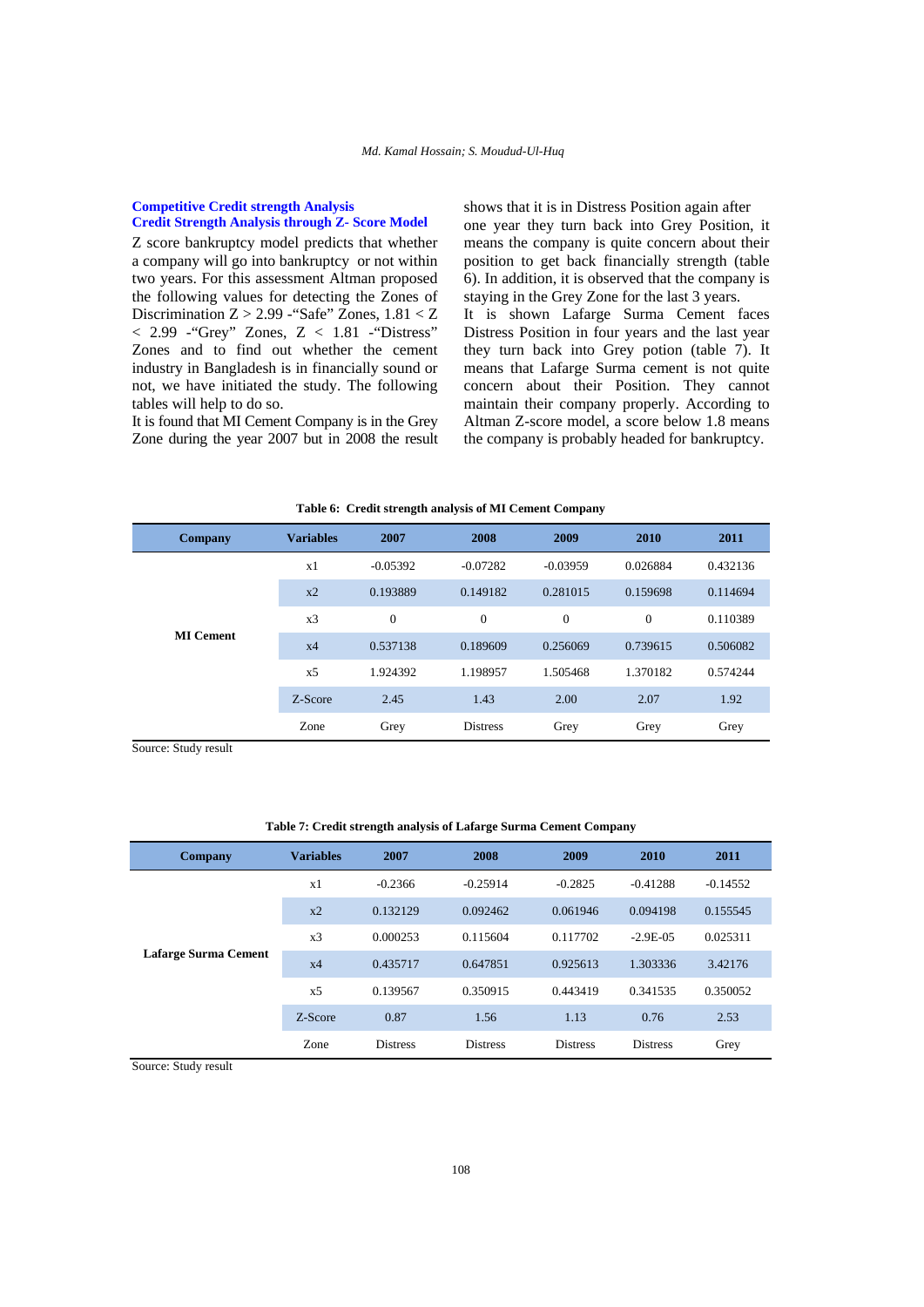However, it has been identified that Heidelberg Cement Company is in a good position as it continues its Position in Safe Zone in last 4 years. It is mentioned that their financial performance and financial position is so good because they maintain their industry efficiently. Though, in the 2007 their position was in Grey Position (table 8).

It is found that Holcim Cement Company is in the Distress Zone during the year 2007 to 2011

(table 9). It is mentioned that Holcim Cement Company could not be managed effectively. In the Altman Z-score model, advocate that the company will be bankrupted very soon.

It is found that Premier Cement Company is in Safe Zone in year 2007. In this year their position is in good Position but from the year 2008 to2011, it belongs to Grey Zone (table 10). So, it can be said that their financial performance and their financial Position is quite stable.

| Table 8: Credit strength analysis of Heidelberg Cement Company |                  |                |          |          |          |          |  |  |
|----------------------------------------------------------------|------------------|----------------|----------|----------|----------|----------|--|--|
| Company                                                        | <b>Variables</b> | 2007           | 2008     | 2009     | 2010     | 2011     |  |  |
|                                                                | x1               | 0.032213       | 0.162549 | 1.111343 | 0.36168  | 0.302294 |  |  |
|                                                                | $x^2$            | $\overline{0}$ | 1.076045 | 1.022557 | 0.495943 | 0.507926 |  |  |
|                                                                | x3               | 0.175414       | 0.145681 | 0.222231 | 0.19615  | 0.584829 |  |  |
| <b>Heidelberg Cement</b>                                       | x4               | 1.244335       | 0.458241 | 0.758564 | 1.960475 | 1.915548 |  |  |
|                                                                | x5               | 1.090946       | 1.084997 | 1.195142 | 1.158586 | 1.063088 |  |  |
|                                                                | Z-Score          | 2.45           | 3.54     | 5.15     | 4.11     | 3.62     |  |  |
|                                                                | Zone             | Grey           | Safe     | Safe     | Safe     | Safe     |  |  |

Source: Study result

#### **Table 9: Credit strength analysis of Holcim Cement Company**

| Company              | <b>Variables</b> | 2007            | 2008            | 2009            | 2010            | 2011            |
|----------------------|------------------|-----------------|-----------------|-----------------|-----------------|-----------------|
|                      | x1               | 0.02794         | $-0.01706$      | 0.03083         | 0.029327        | 0.010786        |
|                      | $x^2$            | $\overline{0}$  | $\overline{0}$  | $\overline{0}$  | $\overline{0}$  | $\overline{0}$  |
| <b>Holcim Cement</b> | x <sub>3</sub>   | 0.13584         | 0.08238         | 0.068508        | 0.069003        | 0.052522        |
|                      | x4               | 0.835491        | 0.660348        | 0.811575        | 0.912827        | 0.858453        |
|                      | x <sub>5</sub>   | 0.561117        | 0.556657        | 0.42946         | 0.489234        | 0.487475        |
|                      | Z-Score          | 1.5             | 1.20            | 1.18            | 1.30            | 1.19            |
|                      | Zone             | <b>Distress</b> | <b>Distress</b> | <b>Distress</b> | <b>Distress</b> | <b>Distress</b> |

Source: Study result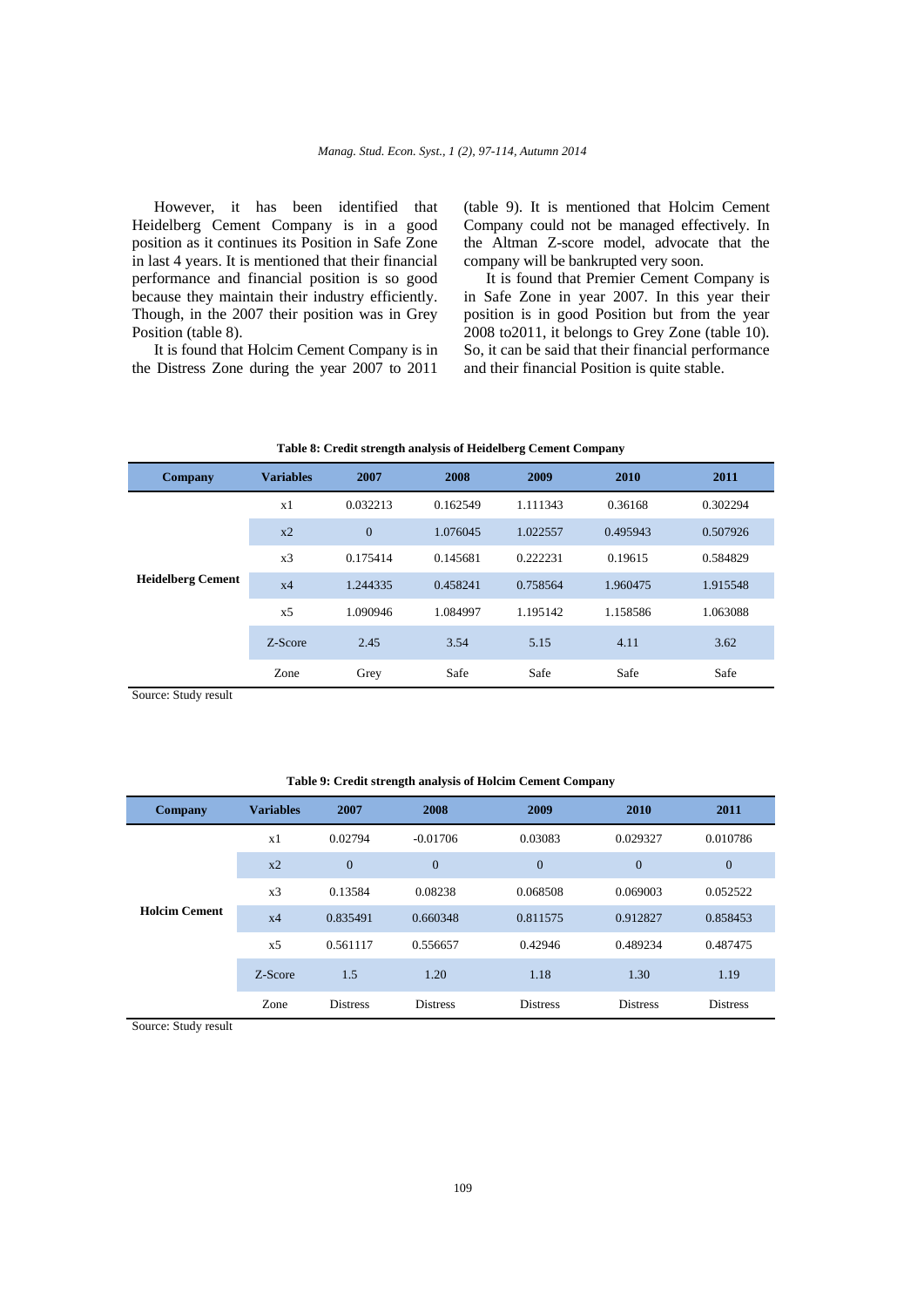#### *Md. Kamal Hossain; S. Moudud-Ul-Huq*

| <b>Company</b>        | <b>Variables</b> | 2007         | 2008     | 2009       | 2010     | 2011       |
|-----------------------|------------------|--------------|----------|------------|----------|------------|
|                       | x1               | 0.05357389   | 0.01724  | 0.06540457 | 0.060875 | 0.00940181 |
|                       | $x^2$            | $-0.0015122$ | 0.02467  | 0.09578355 | 0.181077 | 0.10508344 |
|                       | x3               | $-8.28$      | 0.808946 | 0.1707647  | 0.156802 | 0.10222135 |
|                       | x4               | 1.63133973   | 0.808946 | 1.07708614 | 1.117678 | 0.9879568  |
| <b>Premier Cement</b> | x <sub>5</sub>   | 2.11065113   | 1.525813 | 1.28394337 | 0.993329 | 0.82922    |
|                       | Z-Score          | 3.15         | 2.21     | 2.71       | 2.51     | 1.92       |
|                       | Zone             | Safe         | Grey     | Grey       | Grey     | Grey       |

#### **Table 10: Credit strength analysis of Premier Cement Company**

Source: Study result

**Table 11: Credit strength analysis of Aramit Cement Company** 

| <b>Company</b>       | <b>Variables</b> | 2007            | 2008            | 2009            | 2010            | 2011            |
|----------------------|------------------|-----------------|-----------------|-----------------|-----------------|-----------------|
|                      | x1               | $-0.42777$      | $-0.32449$      | $-0.2393$       | $-0.21742$      | $-0.25307$      |
|                      | $x^2$            | $\overline{0}$  | $\mathbf{0}$    | $\mathbf{0}$    | $\overline{0}$  | $\overline{0}$  |
|                      | x <sub>3</sub>   | 0.058835        | 0.158108        | 0.081144        | 0.107932        | 0.145105        |
|                      | x4               | 0.041248        | 0.036393        | 0.102519        | 0.232392        | 0.140626        |
| <b>Aramit Cement</b> | x <sub>5</sub>   | 1.151949        | 1.166364        | 1.161315        | 0.665561        | 0.567453        |
|                      | Z-Score          | 0.86            | 1.32            | 1.20            | 0.90            | 0.83            |
|                      | Zone             | <b>Distress</b> | <b>Distress</b> | <b>Distress</b> | <b>Distress</b> | <b>Distress</b> |

Source: Study result

It is found that Aramit Cement Company exists in Distress Position; it means that the company failed to improve its situation because the company worked inefficiently (table 11). Even in 2008 the company was in good position which is 1.32 but in the next year its position deteriorated again.

From table 12, it is clear that the cement industry in Bangladesh is mostly on financial Distress Position because the sample industry held about 48% over the last 5 years where about 32% of the companies are in the Grey Zone and

only 20% of the companies are in Safe Position. So in overall, it can be said that the credit strength of cement industry in Bangladesh is not satisfactory.

From figure 6, it is clearly found that the total six cement companies exists in the Distress Position in 12 times, Grey Position in 8 times and Safe Position in 5 times. We can say that the companies faced Distress Position several times because their companies were not operated effectively.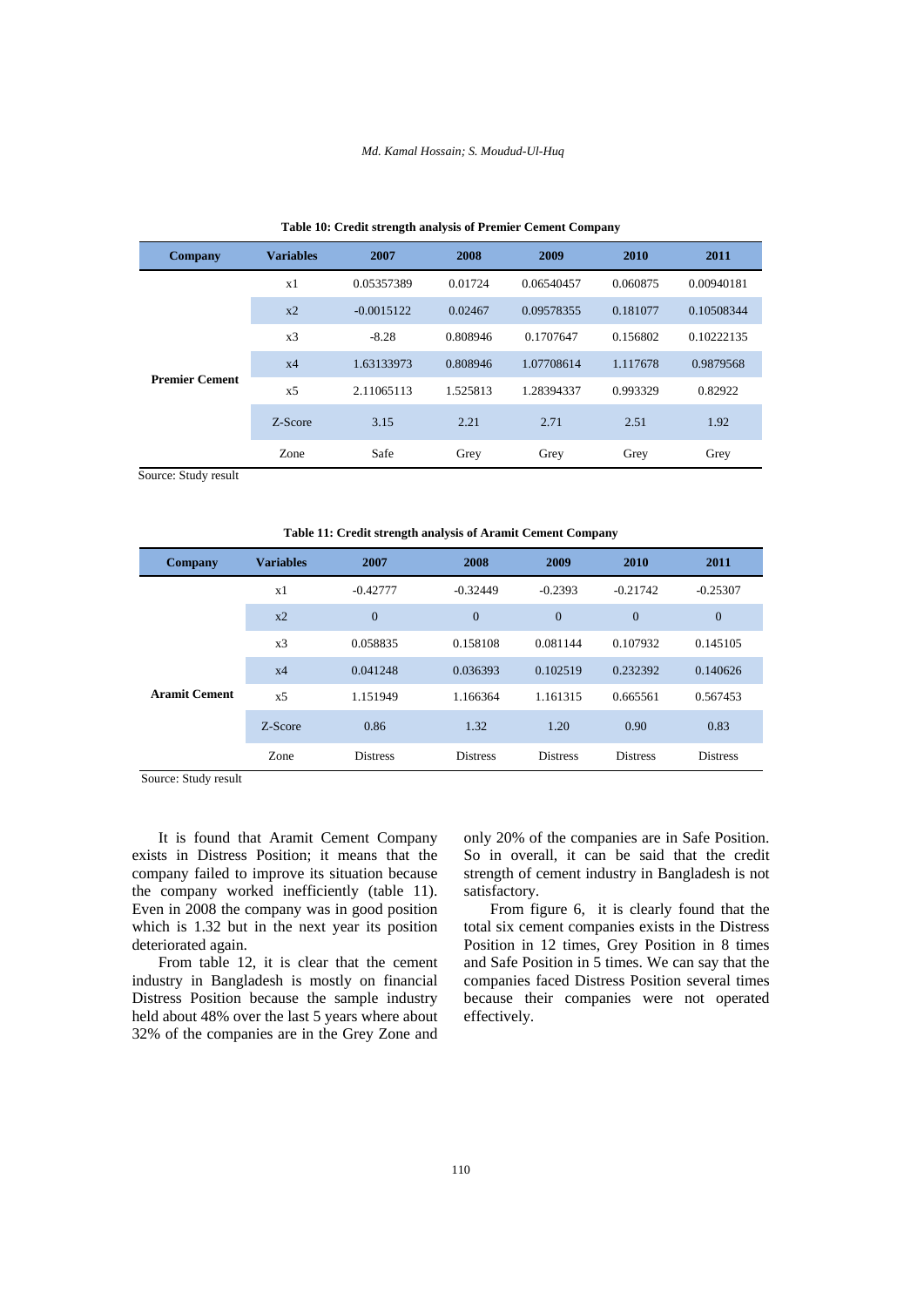| <b>Name of Company</b> | <b>Safe Zone</b> | <b>Grey Zone</b> | <b>Distress Zone</b>        |
|------------------------|------------------|------------------|-----------------------------|
| MI                     | $\Omega$         | 4                |                             |
| Lafarge Surma Cement   |                  | 1                | $\overline{4}$              |
| Heidelberg Cement      | $\overline{4}$   |                  | $\Omega$                    |
| <b>Holcim Cement</b>   | $\mathbf{0}$     | $\boldsymbol{0}$ | 5                           |
| <b>Premier Cement</b>  | $\mathbf{1}$     | $\overline{c}$   | $\mathcal{D}_{\mathcal{A}}$ |
| Aramit Cement          | $\mathbf{0}$     | $\boldsymbol{0}$ | $\mathbf{0}$                |
| Total                  | 5                | 8                | 12                          |
| Percentage             | 20%              | 32%              | 48%                         |

**Table 12: Comparative analysis of credit strength of cement industry** 



**Figure 6: Comparative analysis of credit strength of cement companies**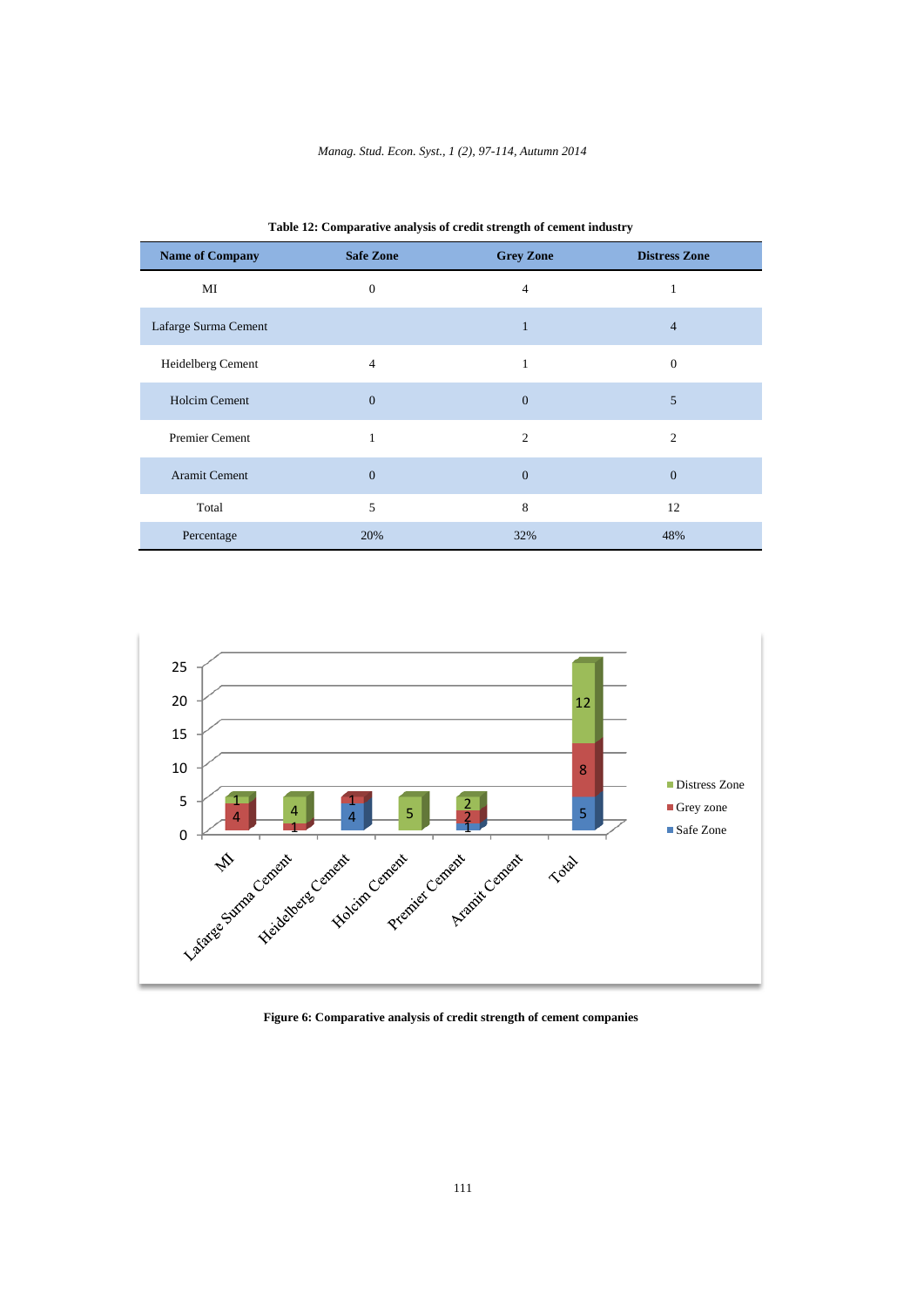### **RESULTS AND DISCUSSION**

By screening the whole study it is found some points, which is expressed as major findings.

1. Based on the Liquidity ratio analysis, Heidelberg Cement Company is in the highest position than the others that is 0.39; it means it is stable to cover the short term liabilities by cash. Lafareg Surma and Aramit Cement Companies face negative position and these companies are suffering by excessive debt than their current assets. And we find that the overall six cement companies liquidity ratio is negative that is -0.04.

2. Focusing on Profitability ratio, it is again seen that Heidelberg Cement Company is the best among the selected six cement companies in Bangladesh. Because their profitability ratio is the highest than the others. It means they meet expenses and other relevant costs incurred during a specific period of time. The lowest Profitability ratio obtained by premier Cement Company. It is also observed that all others companies are doing well.

3. Based on the Efficiency ratio analysis, Heidelberg Cement Company uses its assets and liabilities and managed relatively better to others because its efficiency ratio is higher than the others. The lowest efficiency ratio obtained by Lafarge Surma cement and they don't know how well company analyze assets and liabilities.

4. Volatility ratio shows that six cement companies performance is satisfactory in general. Lafarge Surma cement has highest volatility ratio than the others i.e. 1.348, it means the price of the security may be changed dramatically over a short time period in either direction. The lowest Volatility ratio obtained by Aramit cement and this company's security's value does not fluctuate dramatically.

5. In the Total assets turnover analysis, the overall six cement companies total asset turnover is quite good. Among this analysis Premier Cement Company has the highest total assets turnover than the others.

6. To analyze competitive credit strength, MI Cement Company faces Grey Zone in 4 times and Distress Zone in 1 therefore it could not attain the Safe Zone.

7. In competitive strength analysis, Lafarge Surma cement faces Distress Position in 4 times and they obtain Grey Zone in 1 time. It also failed to attain the Safe Zone.

8. To find out the competitive credit strength analysis, Heidelberg Cement Company obtained Safe Zone in last 4 years and they faces Grey Zone in one times.

9. Based on the competitive credit strength analysis, Holcim Cement Company faces in Distress Position in all five years. Therefore the company could not turn into Grey or Safe Zone.

10. Analysis of competitive credit strength, in 2007 Premier cement company faces Safe Zone in 1 time then still in Grey Zone in 2 times and then in recent two years they faces Distress Zone in 2 times.

11. To analyze competitive credit strength, Aramit Cement Company faces Distress Position in the last 5 years like Holcim Cement Company. The companies could not move into Grey or Safe Position.

12. And based on the comparative credit strength analysis, 48% of the cement companies faced Distress Position in last five years, 32% are faces Grey Position and 20% of Safe Zone.

However, it is found that without Heidelberg cement industry, all of the other cement company faces Distress Position most of the times as it cover 48%. They could not move into Safe Zone because of their limited liquidity ratio, profitability ratio, efficiency ratio, volatility ratio and total assets turnover.

### **CONCLUSION**

Cement industry is in the new sector of industrial sector of Bangladesh. It has passed only 18 years. The trend of growth and performance of cement industry rapidly increase day by day during the 18 years. The findings and solutions section of the report shows that the production, sale and investment of the cement company increased day by day due to some barriers like increase price of raw material, low price of cement in the world.

The cement industry is likely to maintain its current growth momentum and continue growing at around 20% to 25% in the medium to long term. Government initiatives in the infrastructure sector and the housing sector are likely to be the main growth drivers. Our cement consumption per year was only 96kg in FY2011 whereas, in India its 135 kg and in Pakistan its 130kg. So there is a lot of opportunity to grow in this industry. If the import duty structure of various cement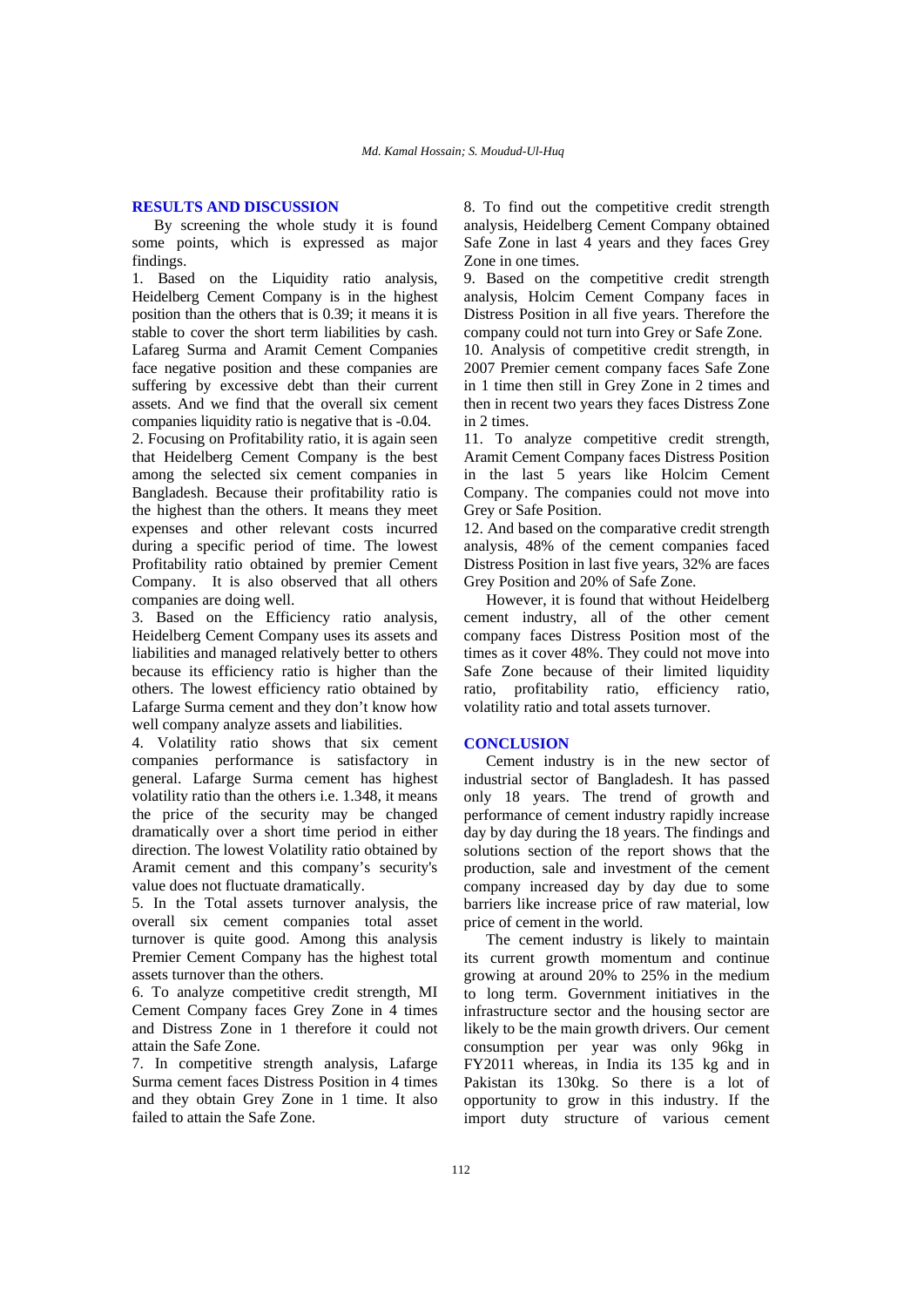products, e.g. finished cement, semi-finished cement and basic raw materials for cement (25%, 12% and 7% respectively) continues i.e. import duties is on favor of the local manufacturers and the construction sector remains booming with smooth power supply than nothing to be surprised that cement industry will be the most evolving industry in the next three to five years.

The importance of the housing sector in cement demand can be gauged from the fact that it consumes almost 60%-65% of the country's cement. If housing sector growth wanes, it would impact the growth in consumption of cement, leading to demand supply mismatch.

But the study found that the cement companies in Bangladesh is mostly on financial Distress Position because the sample industry held about 48% over the last 5 years where about 32% of the companies are in the Grey Zone and only 20% of the companies are in Safe Position. So over ally, it can be said that the credit strength of cement industry in Bangladesh is not satisfactory.

### **RECOMMENDATIONS**

It can be suggested by analyzing the study that the sick cement companies should take the intensive care to recover from the distress zone. Moreover the distressed companies should pay a special concentration to increase their profitability. Side by side the companies should manage their costs and expenses efficiently to attain in the safe zone from the distressed zone.

#### **REFERENCES**

- Altman, E. I. (1968). Financial Ratios, Discriminate Analysis and the Prediction of Corporate Bankruptcy. *The Journal of Finance*, 23 (4), pp. 589-609.
- Boyce, J. (1986). Kinked Exponential Models for Growth Rate Estimation. *Oxford Bulletin of Economics and Statistics, Department of Economics*, University of Oxford, 48 (4), pp. 385-391.
- Canagavally, R. (2000). An Evaluation of Mergers and Acquisitions, Dissertation (Unpublished), Pondicherry University, Pondicherry, India.
- Chakraborty, I. (2010). Capital Structure in an Emerging Stock Market: The Case of India**.**  *Research in International Business and Finance*, 24 (3), pp. 295-314.
- Chakravarty, S. M. (1989). *Indian Cement Industry from Control to Decontrol*, Bombay: Wadhera Publications.
- Chakravarty, S. M. (1993). *Growth Prospects for Cement Industry in India*, New Delhi: Aashish Publications.
- Chandra, P. (1995). *The Investment Game*, New Delhi:Mc Graw Hill Publishing Co. Ltd, p.172.
- Chandrakumarmangalam, S. and Govindasamy, P. (2010). "Leverage" – An Analysis and its Impact on Profitability with Reference to Selected Cement Companies in India. *European Journal of Economics, Finance and Administrative Sciences*, 27, pp. 53-66.
- Das, K. B. (1987). *Cement Industry of India*, New Delhi: Ashish Publishing House, 8/81.
- Gadhok, K. D. (2000). *85 Years of Cement Industry (1914-1999*) New Delhi: National Council for Cement and Building Materials (NCB).
- Gaganis, C., Liadaki, A., Doumpos, M. and Zopounidis, C. (2009). Estimating and Analyzing the Efficiency and Productivity of Bank Branches: Evidence from Greece. *Managerial Finance*, 35 (2), pp. 202-218.
- Giokas, D. I. (2008). Assessing the Efficiency in Operations of a Large Greek Bank Branch Network Adopting Different Economic Behaviors. *Economic Modeling*, 25 (3), pp. 559–574.
- Goel, V. K. and Nair N. K. (1978). *Productivity Trends in Cement Industry in India*, New Delhi: National Productivity Council.
- Gokarn, S. and Vaidya, R. (1993). Deregulation and Industrial Performance, The Indian Cement Industry. *Economic and Political Weekly*, 28 (8/9), pp. 33-41.
- Hajihassani, V. (2012). A Comparison of Financial Performance in Cement Sector in Iran. *Inventi Impact Microfinance and Banking*, 2012 (4), pp. 1-8.
- Hirway, I. and Shah, A. (2006). *Industrial Growth and Linkages: A Study of Cement Industry in Coastal, Saurashtra, Gujarat*, Centre for Development Alternatives Working Paper, Ahamadabad, India.
- Hye, D. M. A. and Rahman, M. A. (1997). Performance of Selected Private Sector General Insurance Companies in Bangladesh, Chittagong University Studies (Commerce), 13, pp. 137-160.
- Jahur, M. S. and Parveen, J. A. (1996). An Analysis of Financial Performance of Public Enterprises-A Case Study of Chittagong Steel Mills Ltd, Chittagong University Studies (Commerce), 12, pp. 173-184.
- Jahur, M. S. and Uddin, M. M. (1995). Measurement of Operational Performance through Ratio Analysis – A Case Study of Usmania Glass Sheet Factory Ltd. Chittagong, Chittagong University Studies (Commerce), 11, pp. 245-255.
- Kaura, M. N and Balasubramaniam, C. S. (1979). Inter Firm Comparison of Financial Performance of Cement Companies of India: A Cause and Effect